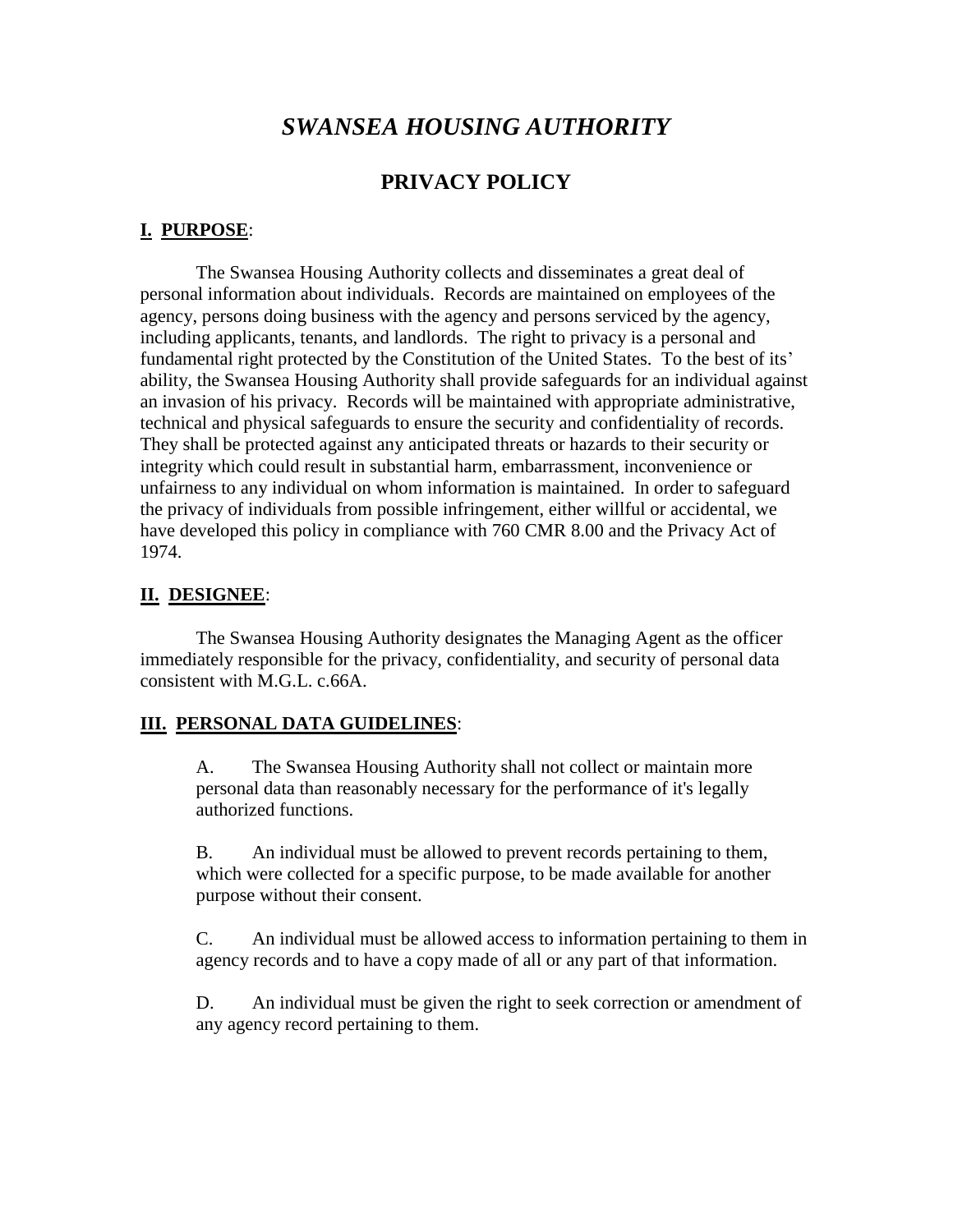E. The Swansea Housing Authority may not collect, maintain, use or disseminate any record identifying personal information unless it is for a necessary and lawful purpose.

F. Swansea Housing Authority must assure that any information it does collect, maintain, use or disseminate is current and accurate for its intended use, and that adequate safeguards exist to prevent misuse of information.

G. Swansea Housing Authority employees should exercise sound judgment in deciding what constitutes sensitive information. Such information such as name, address, status, disposition, arrest record, date of birth, social security number, medical records, financial status, and similar information would be considered, sensitive.

H. In each tenant/resident file, the housing authority will maintain a list of the persons, agencies, or entities (other than authorized housing authority employees) which have gained access to the file.

I. These guidelines apply to all records, automated and manual.

# **IV. MANUAL RECORDS**:

Manual records should be maintained subject to the following minimum safeguards:

A. During working hours, the area in which the records are maintained, or regularly used, should be carefully monitored by authorized personnel.

B. Care should be taken to ensure that sensitive information in files or on desktops not be visible to unauthorized personnel.

C. During non-working hours, access to the records should be restricted by their storage in locked file cabinets or a locked room.

E. When a tenant/applicant file is being viewed by an authorized person who is not an employee of the housing authority, the person must sign in on the sheet provided in the file.

F. At no time will a person who is not a housing authority employee be able to view, handle, or copy anything in the file without an employee present. When copying is being done, the custody of the file must remain with the housing authority employee.

# **V. COMPUTERIZED RECORDS**:

Computerized records should be maintained subject to the following minimum safeguards: